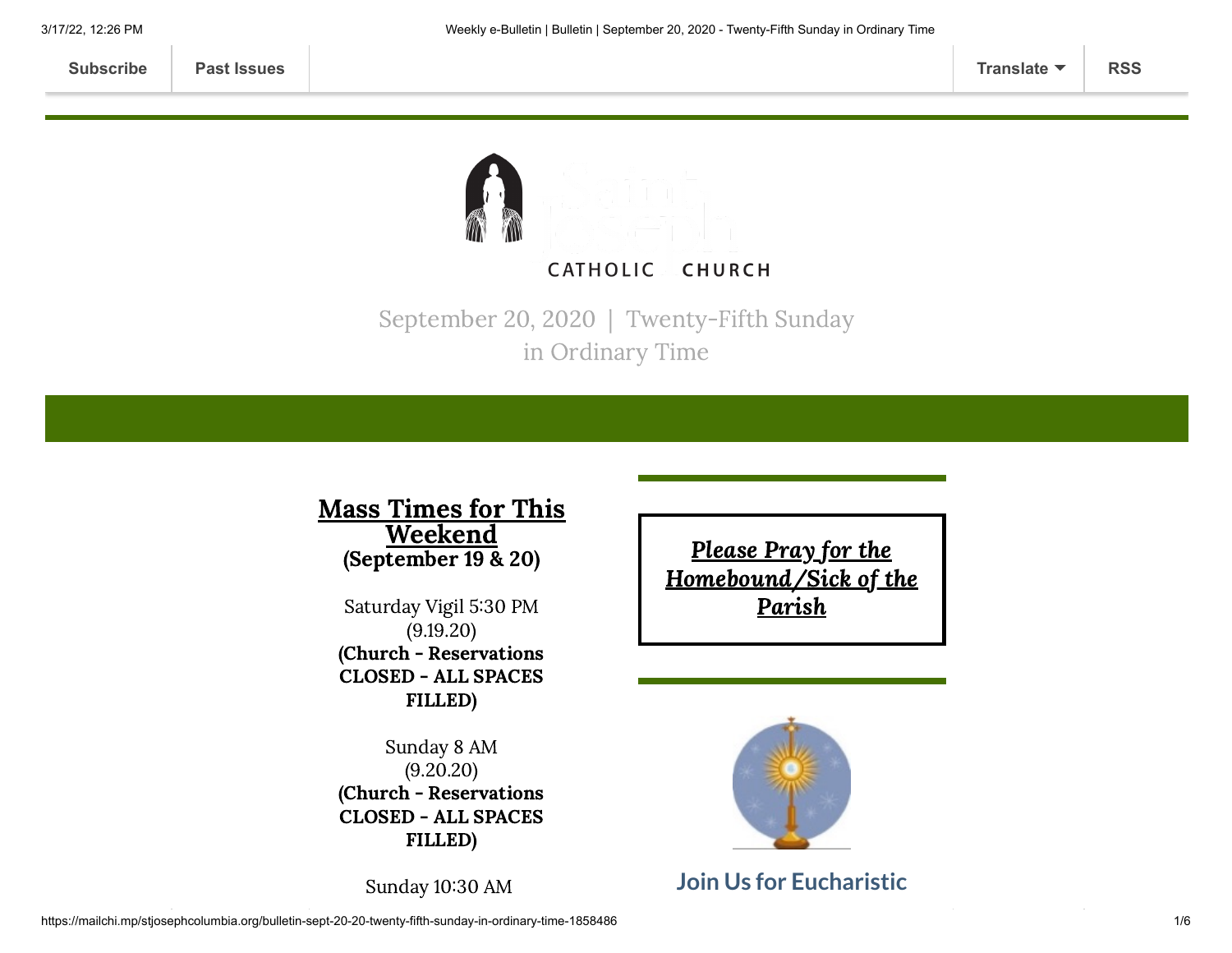#### Broadcast 90.9 FM. Not open to parishioners.

Sunday 12:15 PM (Gym - No reservation required)

Daily Mass T-F at 7:30 AM (Church - No reservation required)

Daily Mass T-F at 12:00 PM Live Streaming Facebook/YouTube. Not open to parishioners.

| <b>Order of Worship - Twenty-</b> |
|-----------------------------------|
|                                   |
| <b>Fifth Sunday in Ordinary</b>   |
| Time                              |
|                                   |
|                                   |

**Click Here for the Signup [Schedule](https://www.signupgenius.com/go/60b0c4faea822a7fa7-eucharistic)**

> **Details about Resuming [Confessions](https://www.stjosephcolumbia.org/confessions)**

Guidelines for visiting Parish Office **Masks [REQUIRED](https://www.stjosephcolumbia.org/church-and-parish-office-hours)**

Reservation Schedule for Next Weekend's Masses (September 26/27)

> Online AND Phone Reservations OPEN on 9.21.20 at 8:30 AM



We are proud to announce the newest members of our Student Council. These fifth and sixth grade leaders were inducted at our school Masses. They are: **Fifth grade:** Louise Arrington,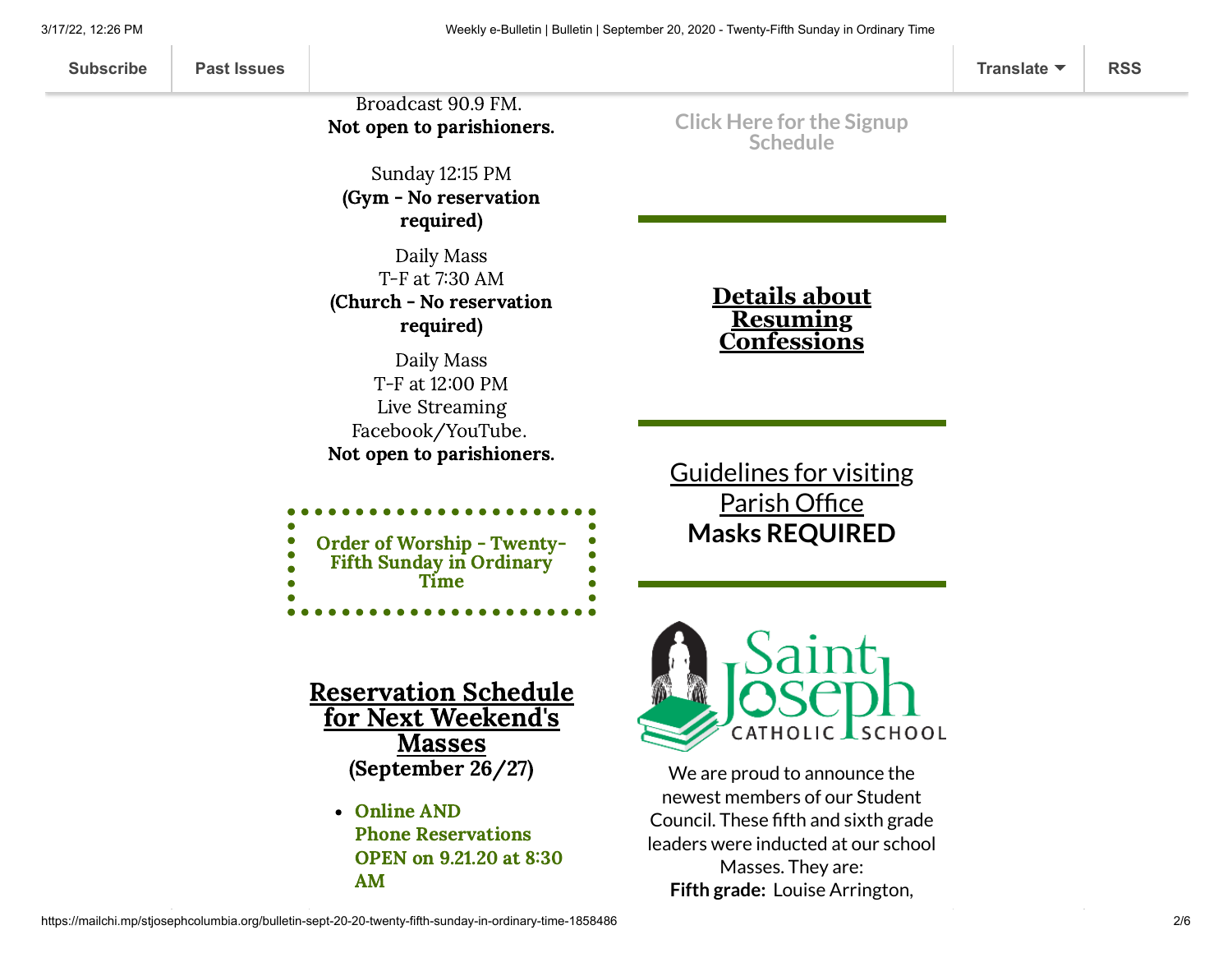#### Online [Reservations](https://www.stjosephcolumbia.org/reservating-your-space-for-masses) HERE Phone Reservations 803.254.7646 After Reservations close, if there are available spaces,

those on the waiting list will be contacted.

#### Watson Dupre, Collin Fredrick, Logan Giusti, Bailey Lisenby, Matthew Soto, Will Sexton, Dylan Williams, Emma Thompson **Sixth grade:** Charlotte Greer, Claire Kaminski, Harley Haynes, Maddie Collins, Lindy McDonnell, Ava Gabelman, Joseph Seiner, Connor Tomblin

Click HERE For More Information and How to Make eservations

Our livestream Masses can be found on our Facebook page and YouTube

Channel:

[https://www.facebook.com/stjosephcolum](https://www.facebook.com/stjosephcolumbia/) bia/

[https://www.youtube.com/c/StJosephCath](https://www.youtube.com/c/StJosephCatholicChurchColumbiaSC) olicChurchColumbiaSC

Broadcasting on 90.9 FM

## **Parish Financial Report**



To keep up with the latest news and information, follow us on Facebook (Cardinal Newman School - Columbia, SC), Twitter, and Instagram (4cardinalnewman) or visit our website [www.cnhs.org](http://www.cnhs.org/) Save the date - Sunday, November 8 - for our Open House. We'll be sharing detailed information soon!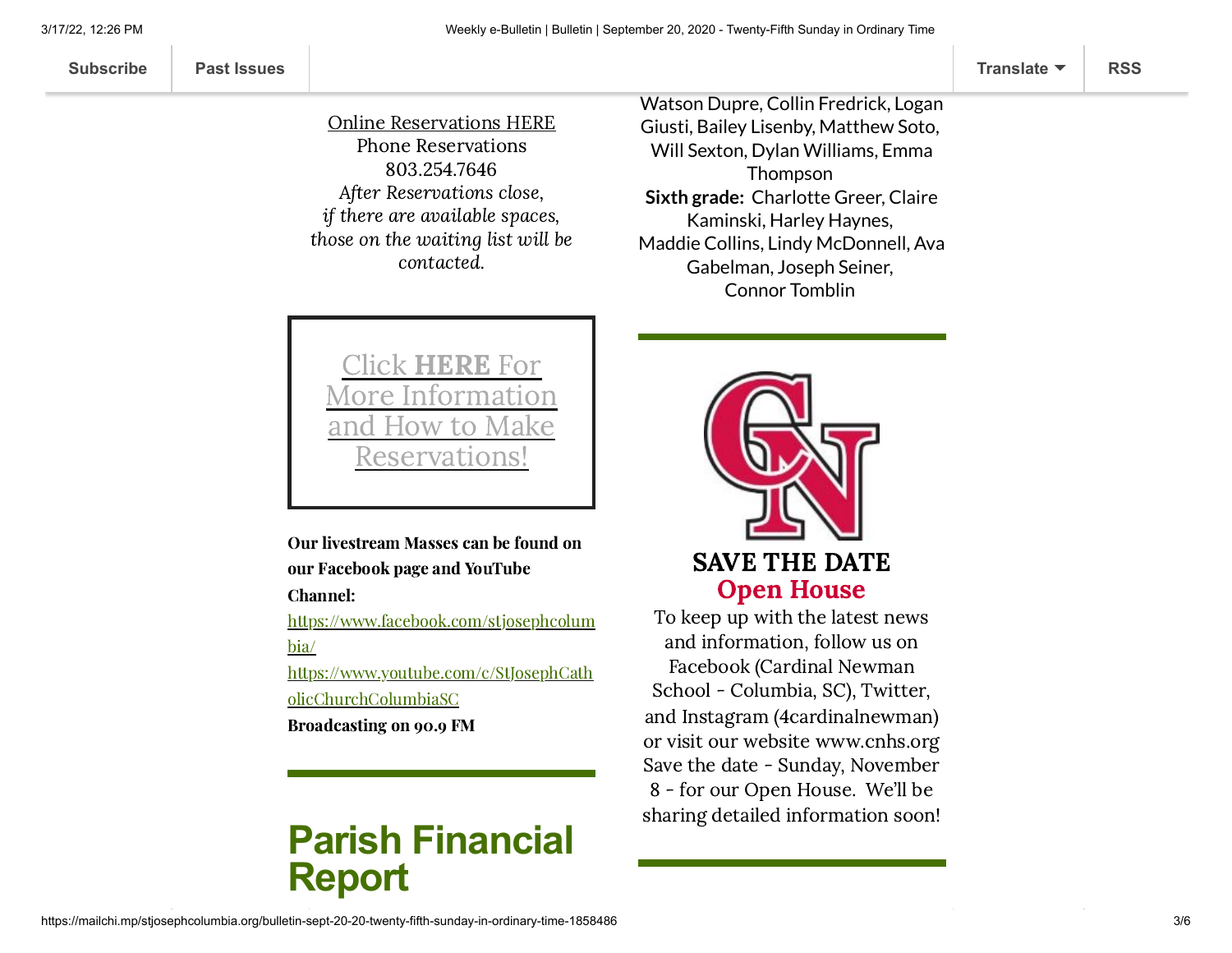**[Subscribe](http://eepurl.com/ded6Lz) [Past Issues](https://us9.campaign-archive.com/home/?u=7399f6b35c8ab775fb1714c3d&id=770b4a80d3) [Translate](javascript:;) [RSS](https://us9.campaign-archive.com/feed?u=7399f6b35c8ab775fb1714c3d&id=770b4a80d3)**

**Weekly Budgeted Offertory Goal for 2020-2021** \$30,615.89

**Weekly Collection** \$23,053.50

Support the [Bicentennial](https://www.stjosephcolumbia.org/bicentennial-campaign) Campaign

#### Click on image below to enlarge









#### **Second Collections**



New Beginnings for anyone who has suffered the loss of a loved one

Oct. 8, 15. 22, 29 11:00 AM -12:00 PM Corley Conference Room Ministry & Administration Building

If you would like to attend and/or if you know anyone who may wish to attend, please share this info – Group will be limited to 10. RSVP by Oct. 5 Sister Mary Cecile Swanton 803.540.1901 [sistermarycecile@stjosephcolumbia.org](mailto:sistermarycecile@stjosephcolumbia.org)

> Catholic Schools: Freedom to Choose

SchoolChoice: What Every Catholic Needs to Know & Share Presented by Father Peter M.J. Stravinskas, Ph.D., STD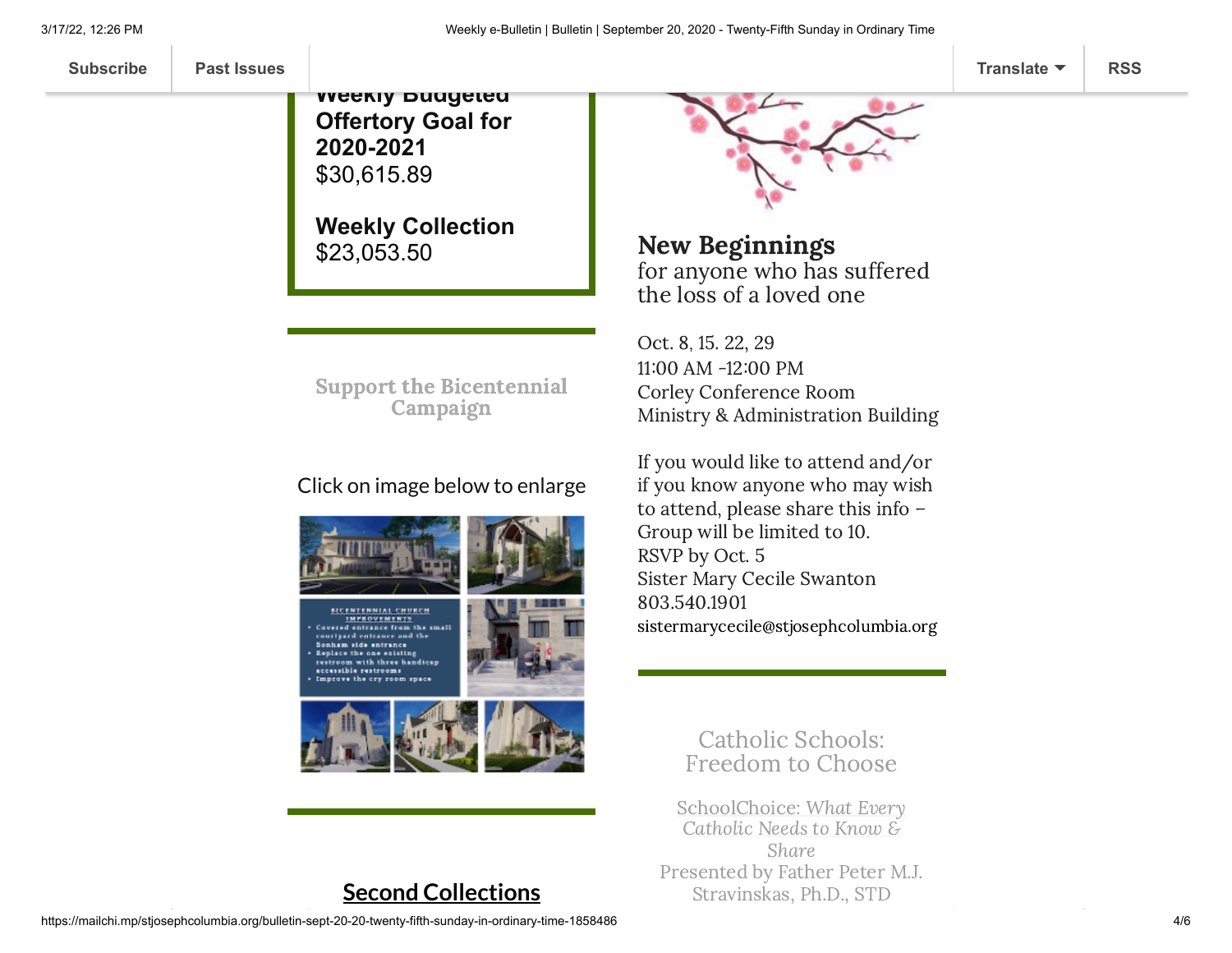#### **by Hurricanes Laura and Sally and the California Wildfires**

**Relief for Those Affected**

Bishop Robert E. Guglielmone has authorized a **second collection** (scheduled for the weekend of 9/26-27) to assist those affected by the devastating impact of the Hurricanes, the California wildfires, and other natural disasters. Thousands of homes, businesses, and churches across the country have been severely damaged or destroyed, and the impacts will be long-lasting.

*\*\*\*\*\*\*\*\*\*\*\*\*\*\**

*Currently, we are requesting that parishioners drop their weekly contributionsin the collection boxesin the church and gym. For those who wish to give to the second collection, including the relief for those affected by the Hurricanes, please mark those donations either on an envelope, or write a note in the memo line, or drop it by the Ministries & Administration Building during regular office hours. We want to ensure your donations go to the correct funds. If you have any questions, please contact Adrienne*

Schools Leaders Wednesday, 9.30.20 at 12:30 PM Capital City Club 1201 Main Street, #2500 Columbia, SC

# **Not liberal.** Not conservative. Simply Catholic.

Simply [Catholic Voter](http://charlestondiocese.org/wp-content/uploads/2018/07/South-Carolina-Catholic-Conference-Simply-Catholic-Voter-Guide.pdf) Guide [Find your](https://info.scvotes.sc.gov/eng/voterinquiry/VoterInformationRequest.aspx?PageMode=VoterInfo) Local Polling Station [More](https://charlestondiocese.org/south-carolina-catholic-conference/your-vote/) Info

#### **Get Out the Vote Program!** Knights of Columbus

On Tuesday, November 3rd, is Election Day. We are all urged to exercise their civil right and vote in national, state and local elections. This begins by confirming your voter registration and, if not registered, to register, AND to